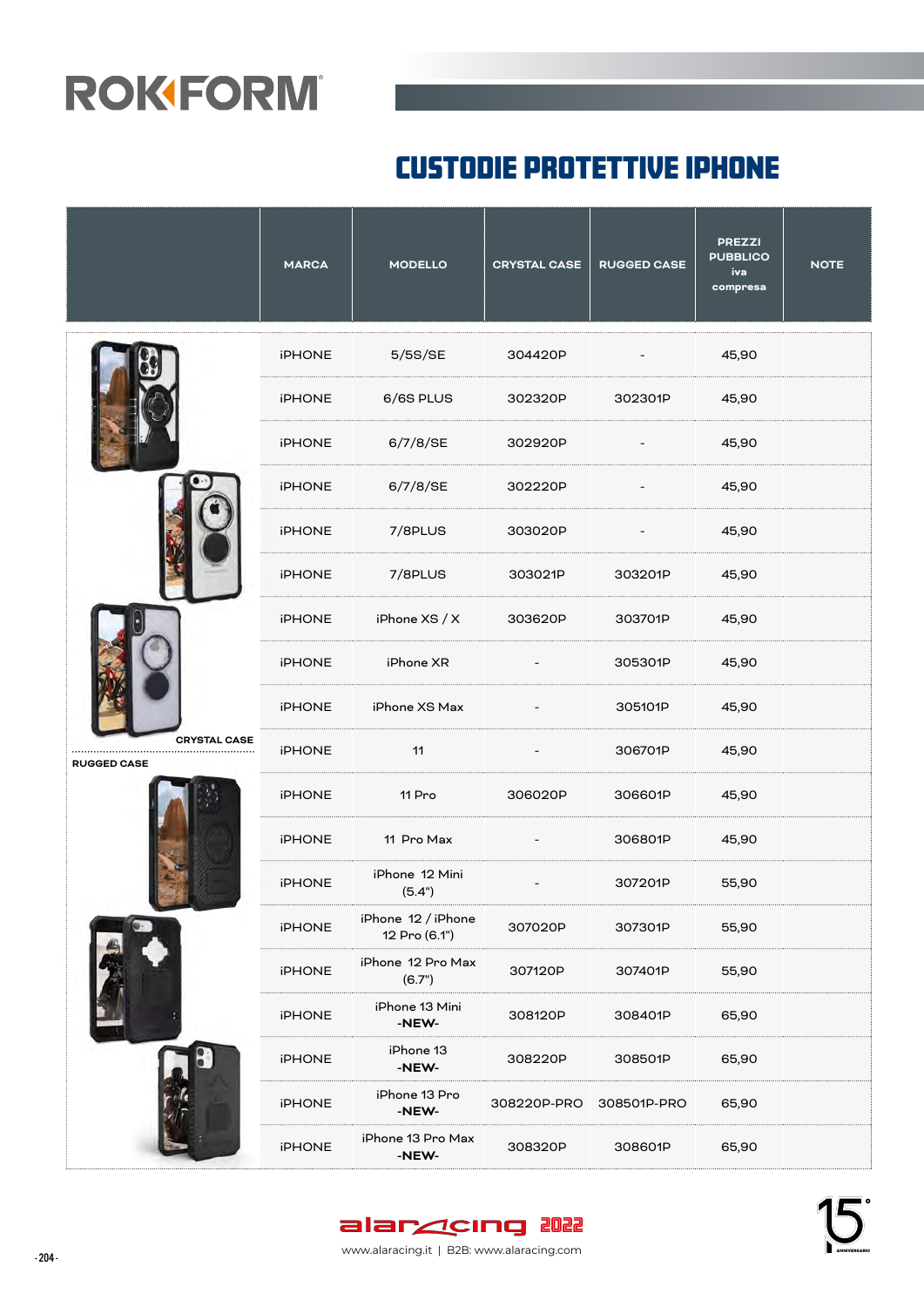#### custodie protettive SAMSUNG

| <b>MARCA</b>   | <b>MODELLO</b>                                    | <b>RUGGED CASE</b> | <b>PREZZI</b><br><b>PUBBLICO</b><br>iva<br>compresa | <b>NOTE</b> |  |
|----------------|---------------------------------------------------|--------------------|-----------------------------------------------------|-------------|--|
|                | SAMSUNG Samsung Galaxy S10 Rugged - Black 305501P |                    | 45,90                                               |             |  |
| <b>SAMSUNG</b> | Samsung Galaxy S10 PLUS Rugged<br>- Black.        | 305601P            | 45,90                                               |             |  |
| <b>SAMSUNG</b> | Samsung S8                                        | 303501P            | 45,90                                               |             |  |
| <b>SAMSUNG</b> | Samsung S9. PLUS                                  | 303501Plus         | 45,90                                               |             |  |
| <b>SAMSUNG</b> | Samsung S5                                        | 302101P            | 45,90                                               |             |  |
| <b>SAMSUNG</b> | NOTE 8                                            | 304120P            | 45,90                                               |             |  |
| <b>SAMSUNG</b> | SAMSUNG S7                                        | 302820P            | 45,90                                               |             |  |

#### Bike Mounts

| <b>MARCA</b>       | <b>MODELLO</b>                                             | <b>CODICE</b> | <b>PREZZI</b><br><b>PUBBLICO</b><br>iva<br>compresa | <b>NOTE</b> |  |
|--------------------|------------------------------------------------------------|---------------|-----------------------------------------------------|-------------|--|
| <b>Bike Mounts</b> | Aluminum Sport Series Velcro<br><b>Bike Mount</b><br>-NEW- | 337001P       | 65,90                                               |             |  |
| <b>Bike Mounts</b> | Sport Series Velcro<br><b>Bike Mount</b>                   | 334999P       | 35,90                                               |             |  |





- 205 - www.alaracing.it | B2B: www.alaracing.com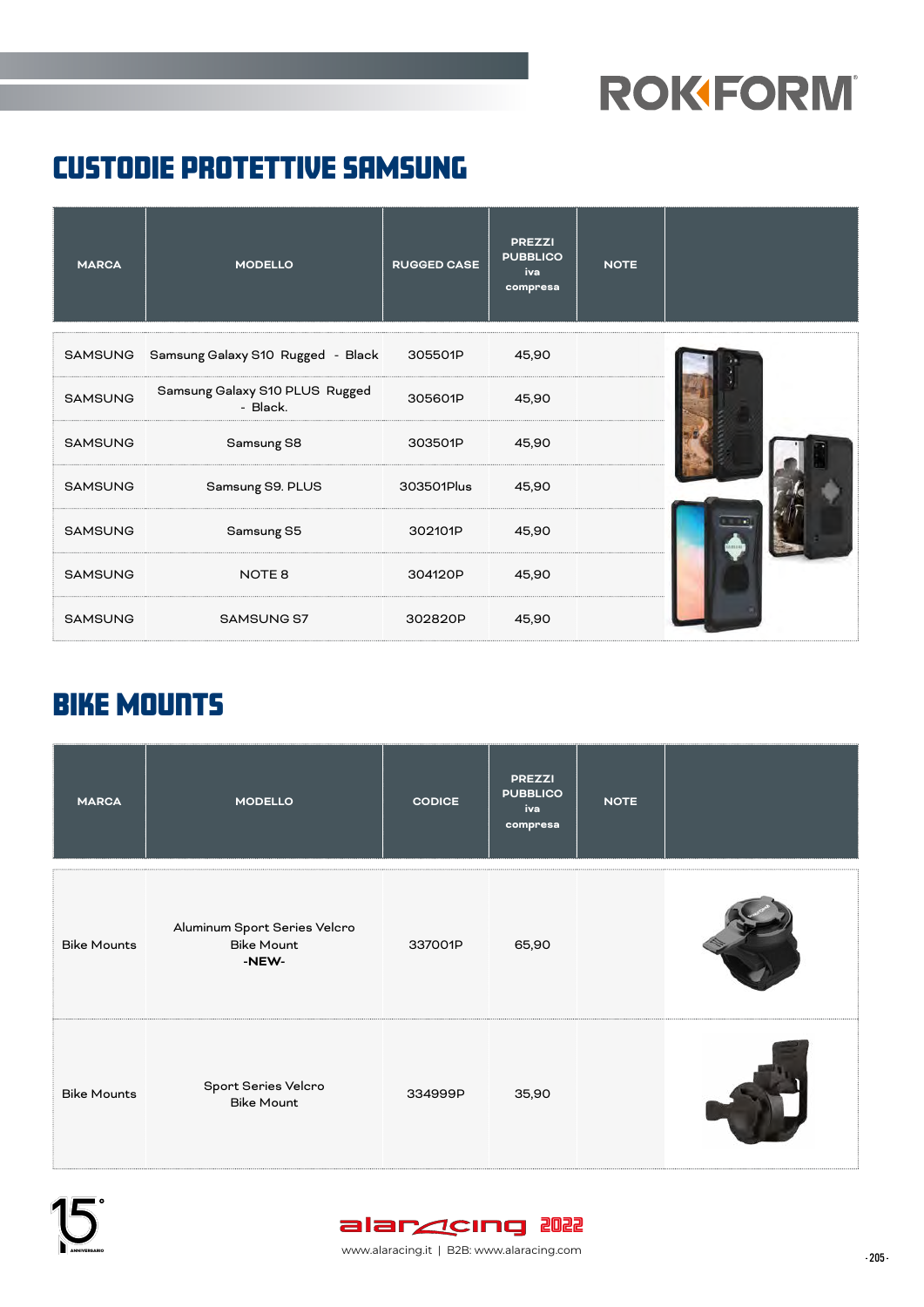#### Bike Mounts

| <b>MARCA</b>       | <b>MODELLO</b>                                          | <b>CODICE</b> | <b>PREZZI</b><br><b>PUBBLICO</b><br>iva<br>compresa | <b>NOTE</b> |
|--------------------|---------------------------------------------------------|---------------|-----------------------------------------------------|-------------|
| <b>Bike Mounts</b> | Pro-Series Aluminum adjustable<br><b>Bike Mount Kit</b> | 331799P       | 75,90                                               |             |
| <b>Bike Mounts</b> | Pro-Lite Aluminum<br><b>Bike Mount Kit</b>              | 331999P       | 45,90                                               |             |

#### Universal Mounting Systems

|              | <b>MODELLO</b>                | <b>CODICE</b> | <b>PREZZI</b><br><b>PUBBLICO</b><br>iva<br>compresa | <b>NOTE</b> |
|--------------|-------------------------------|---------------|-----------------------------------------------------|-------------|
|              | Universal Adapter Phone Mount | 334601P       | 25,90                                               |             |
| <b>ITALE</b> | Super Grip Vent Mount         | 335801P       | 25,90                                               |             |
|              | Wireless Twist Lock Charger   | 336601        | 55,90                                               |             |

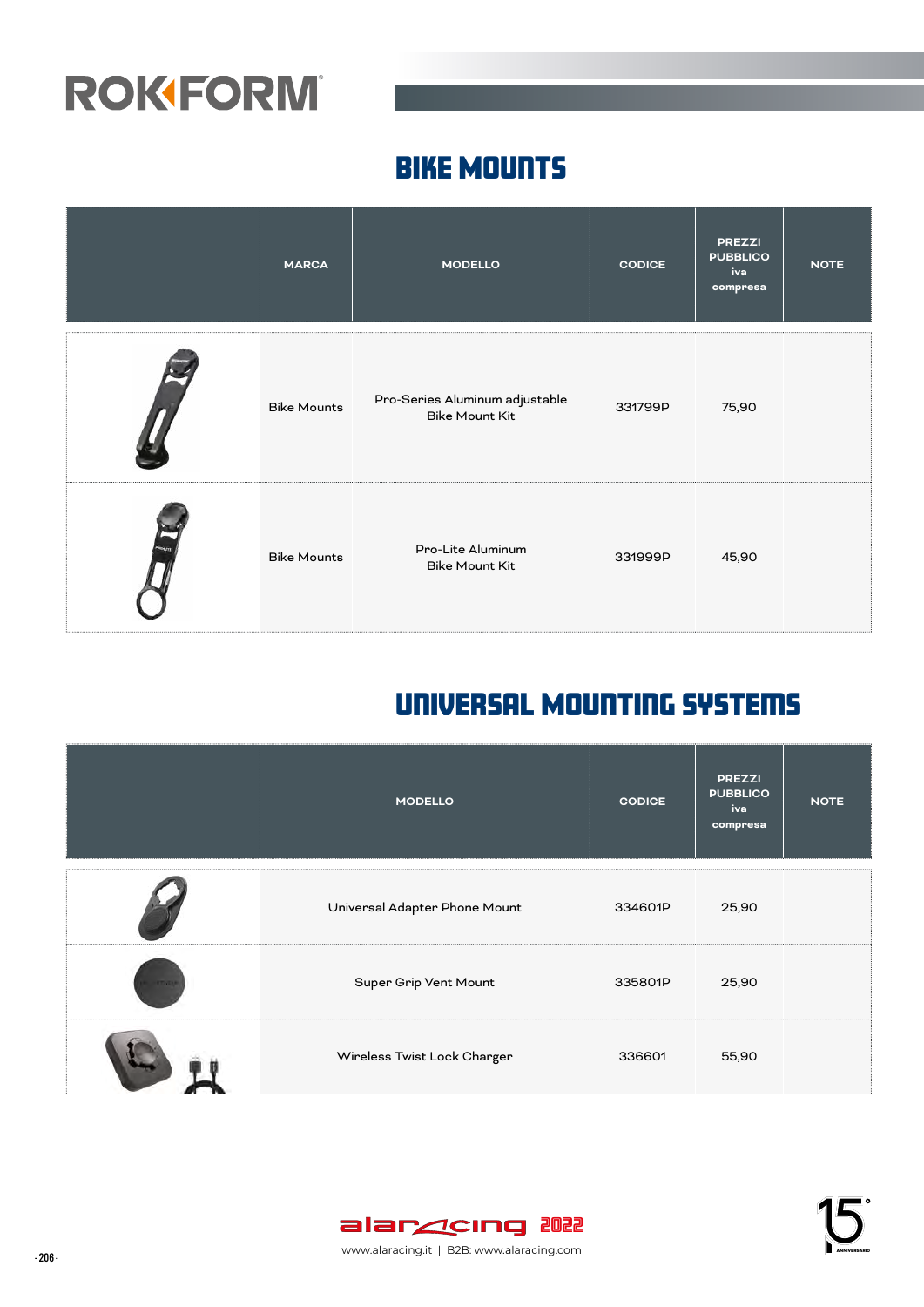#### Motorcycle Mounts

| <b>MODELLO</b>                                                   | <b>CODICE</b> | <b>PREZZI</b><br><b>PUBBLICO</b><br>iva<br>compresa | <b>NOTE</b> |  |
|------------------------------------------------------------------|---------------|-----------------------------------------------------|-------------|--|
| Motorcycle Perch Mount Universal<br>Now Fits HD and Metric Bikes | 334201P       | 105,90                                              |             |  |
| Motorcycle Bar Clamp Mount Kit                                   | 334101P       | 125,90                                              |             |  |
| ROKFORM MOTORCYCLE<br>CLAMP MOUNT 50 mm                          | 334001.50     | 99,90                                               |             |  |
| ROKFORM MOTORCYCLE<br>CLAMP MOUNT 53 mm                          | 334001.53     | 99,90                                               |             |  |